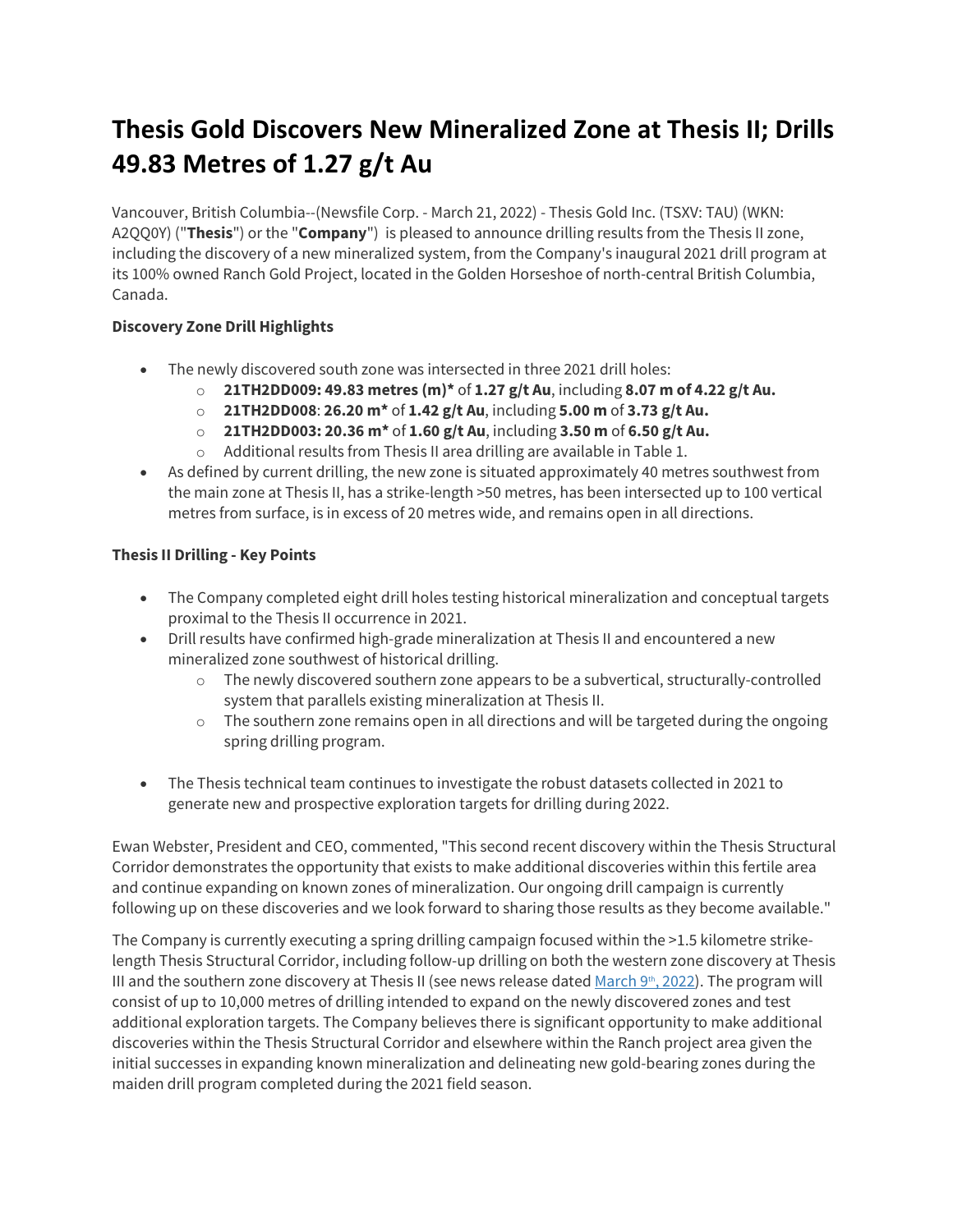

**Figure 1:** A. Thesis Structural Corridor with gold occurrences and ground magnetics (RMI) underlay. B. Plan map with 2021 and historical drill collars, and approximate surface expression of the newly discovered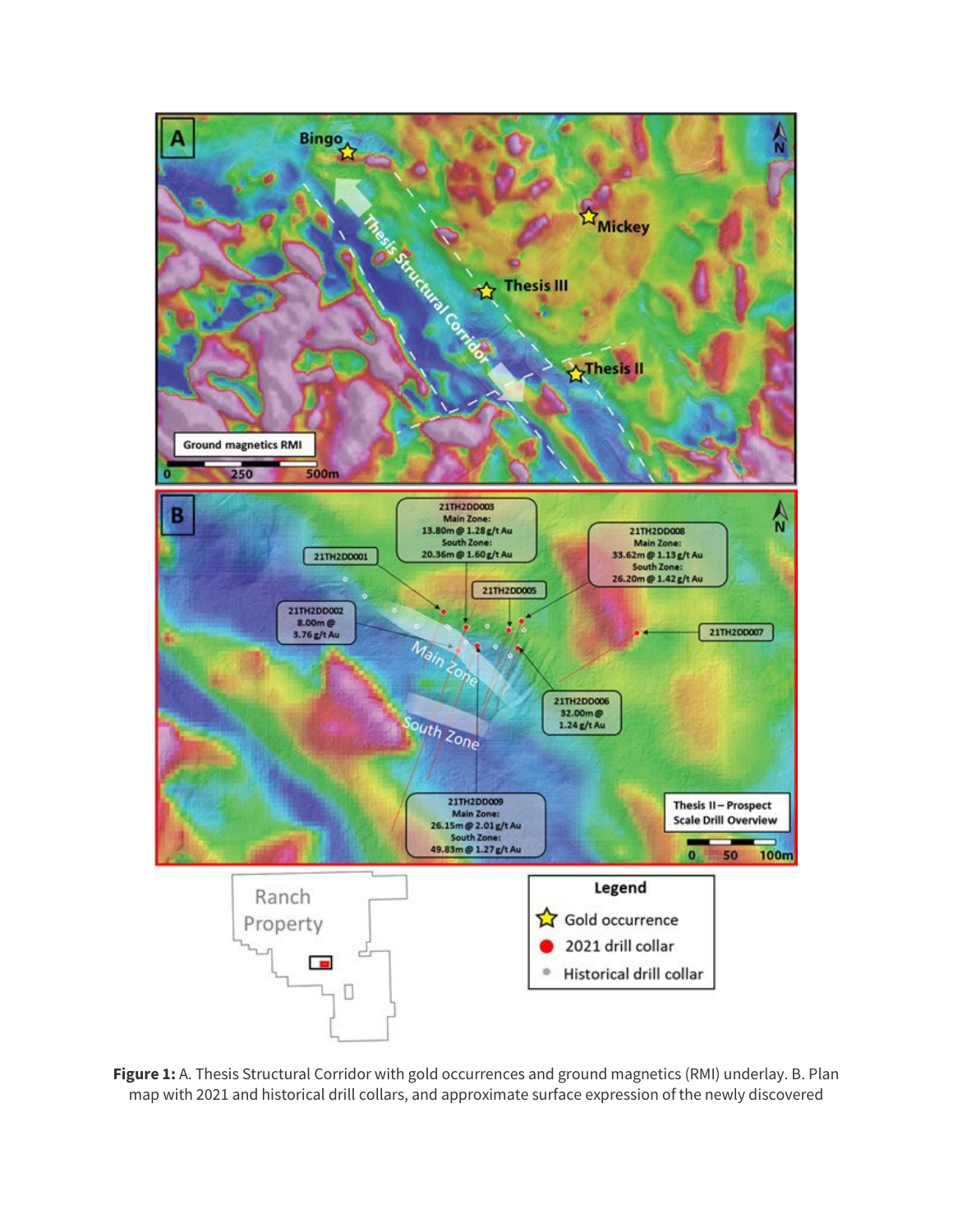#### South zone.

# To view an enhanced version of this graphic, please visit: [https://orders.newsfilecorp.com/files/2191/117437\\_98843dbf14433ac3\\_001full.jpg](https://orders.newsfilecorp.com/files/2191/117437_98843dbf14433ac3_001full.jpg)

**Table 1:** Drill core assay results from the Thesis II Zone.

| <b>Drillhole</b> |       | From (m) | To(m)  | Interval $(m)^*$ | Au $(g/t)$ |
|------------------|-------|----------|--------|------------------|------------|
| 21TH2DD009       |       | 13.85    | 40.00  | 26.15            | 2.01       |
|                  | incl. | 21.00    | 26.00  | 5.00             | 5.78       |
|                  | and   | 107.62   | 157.45 | 49.83            | 1.27       |
|                  | incl. | 146.00   | 154.07 | 8.07             | 4.22       |
| 21TH2DD008       |       | 97.03    | 130.65 | 33.62            | 1.13       |
|                  | and   | 163.00   | 189.20 | 26.20            | 1.42       |
|                  | incl. | 164.00   | 169.00 | 5.00             | 3.73       |
| 21TH2DD002       |       | 3.00     | 11.00  | 8.00             | 3.76       |
| 21TH2DD006       |       | 56.00    | 88.00  | 32.00            | 1.24       |
|                  | incl. | 71.00    | 76.35  | 5.35             | 5.35       |
| 21TH2DD005       |       | 77.00    | 117.72 | 40.72            | 0.92       |
|                  | incl. | 98.24    | 103.25 | 5.01             | 3.05       |
| 21TH2DD001       |       | 32.00    | 65.30  | 33.30            | 0.36       |
| 21TH2DD003       |       | 113.00   | 126.80 | 13.80            | 1.28       |
|                  | and   | 136.24   | 156.60 | 20.36            | 1.60       |
|                  | incl. | 137.50   | 141.00 | 3.50             | 6.50       |
|                  | and   | 191.25   | 193.00 | 1.75             | 2.06       |

\*Intervals are core-length. True width is estimated between 70-90% of core length.



**Figure 2:** Cross-section including 21TH2DD009 showing logged alteration with gold assay histograms.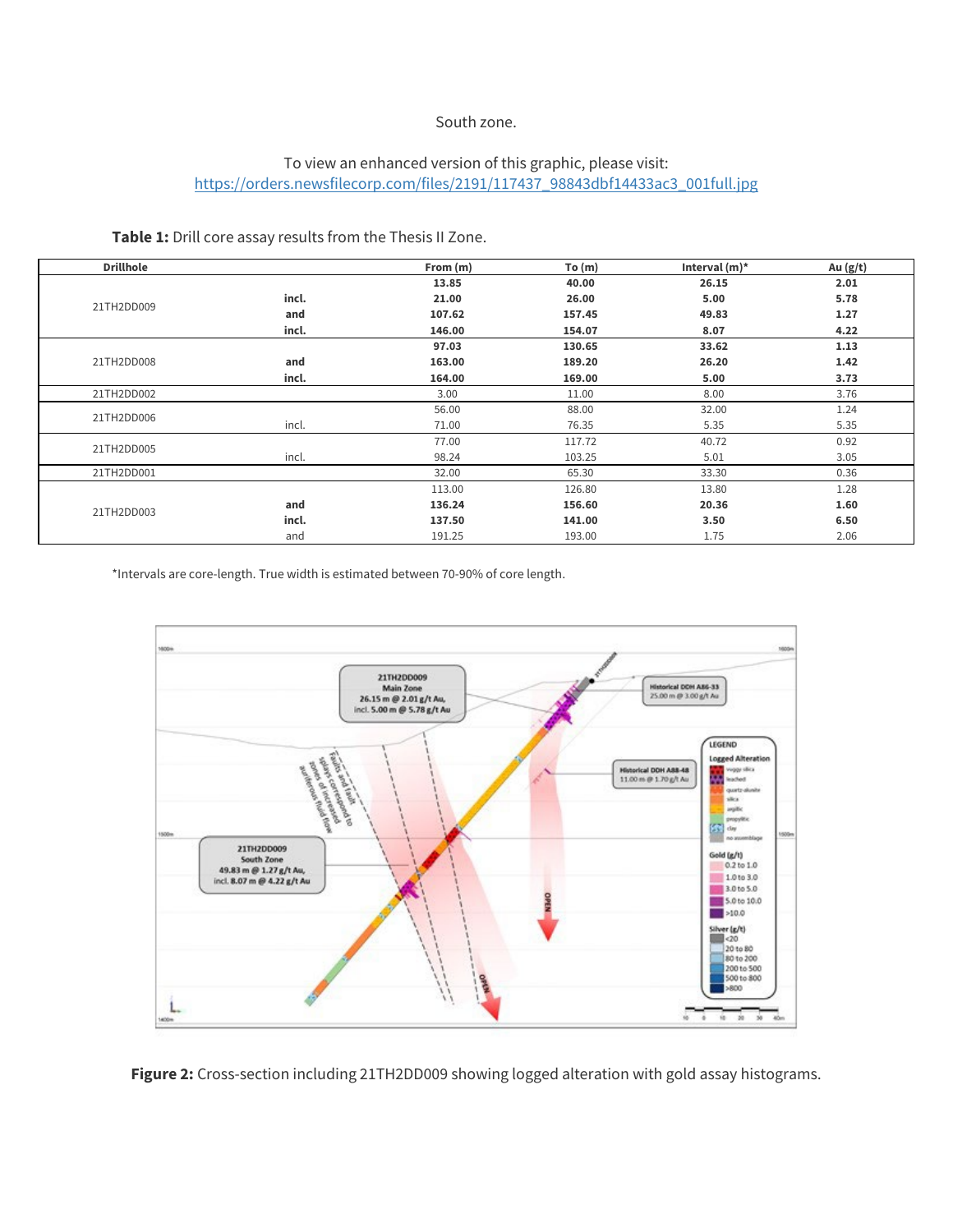#### To view an enhanced version of this graphic, please visit: [https://orders.newsfilecorp.com/files/2191/117437\\_98843dbf14433ac3\\_002full.jpg](https://orders.newsfilecorp.com/files/2191/117437_98843dbf14433ac3_002full.jpg)

An additional 12 exploration holes targeting conceptual geophysical targets were drilled during 2021 with no significant results returned.

## **Quality Assurance and Control**

Results from samples were analyzed at ALS Global Laboratories (Geochemistry Division) in Vancouver, Canada (an ISO/IEC 17025:2017 accredited facility). The sampling program was undertaken by Company personnel under the direction of Rob L'Heureux, P.Geol. A secure chain of custody is maintained in transporting and storing of all samples. Gold was assayed using a fire assay with atomic emission spectrometry and gravimetric finish when required (+10 g/t Au). Drill intervals with visible gold were assayed using metallic screening. Rock chip samples from outcrop/bedrock are selective by nature and may not be representative of the mineralization hosted on the project.

The technical content of this news release has been reviewed and approved by Michael Dufresne, M.Sc, P.Geol., P.Geo., a qualified person as defined by National Instrument 43-101.

On behalf of the Board of Directors **Thesis Gold Inc.**

"Ewan Webster"

Ewan Webster Ph.D., P.Geo. President, CEO, and Director

#### **About Thesis Gold Inc.**

Thesis Gold is a mineral exploration company focused on proving and developing the resource potential of the 17,832-hectare Ranch Gold Project located in the "Golden Horseshoe" area of northern British Columbia, approximately 300 km north of Smithers, B.C. For further details about the Ranch Gold Project and the 2021 drill program, please [click here and watch](https://www.newsfilecorp.com/redirect/OLGqLH00ny) the videos on the project.

## **For further information or investor relations inquiries, please contact:**

**Dave Burwell** Vice President The Howard Group Inc. Email: [dave@howardgroupinc.com](mailto:dave@howardgroupinc.com) Tel: 403-410-7907 Toll Free: 1-888-221-0915

**Nick Stajduhar Director** Thesis Gold Email: [nicks@thesisgold.com](mailto:nicks@thesisgold.com)

**Neither the TSX Venture Exchange nor its Regulation Services Provider (as that term is defined in the policies of the TSX Venture Exchange) accepts responsibility for the adequacy or accuracy of this press release.**

## Cautionary Statement Regarding Forward-Looking Information